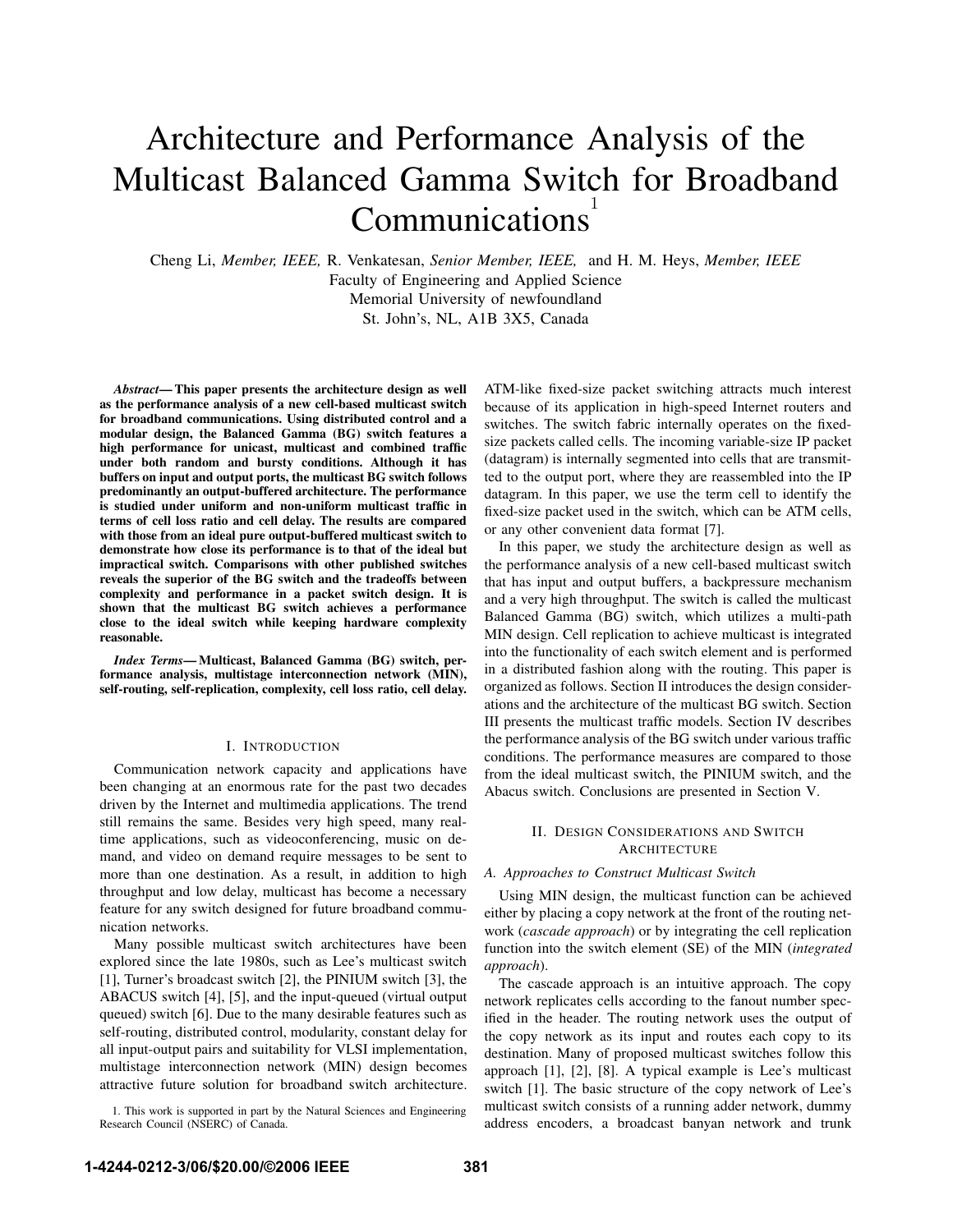number translators. Theoretically, any routing network can be used to route cells from an output port of the copy network to an output port of the multicast switch. However, Lee's multicast switch suffers from two problems. One is overflow, resulting when the total requested number of copies exceeds the available number of output ports of the copy network. In this situation, any cell whose fanout is larger than the remaining free output ports will be dropped [1], [2]. This will eventually decrease system performance and throughput. The other problem is the output port conflict problem in the routing network when multiple cells request the same output port simultaneously. Besides these two problems, the memory size of the trunk number translation tables will increase significantly as the fanout and the switch size increase. Some modifications are suggested to improve the design [1], [2]. However, they only mitigate the situation at best while increasing the hardware complexity.

The integrated approach combines the routing and replication functions into a single unified network. To minimize the load that multicast cells bring to the switch, cell replication will be performed only when necessary within the switch fabric as the cell is routed through. This kind of design will inherit most of the attractive features of the MIN design. Typical switch examples include the MOBAS switch [9], the Abacus switch [4], [5], and the PINIUM switch [3]. The problems encountered by the cascade approach no longer exist in the integrated approach. Even though each individual SE must be enhanced to handle both functions, which will increase its hardware complexity slightly, the overall complexity of the switch fabric is normally less than the sum of the copy and routing network because many resources originally required by both networks are now shared, such as the memory components which are used to store the routing and replication tags. Besides the advantage of reduced hardware complexity, the characteristics of reliability, scalability, and fault tolerance in the single unified network solution are also easier to improve. All these benefits make the integrated solution attractive for new architectures of the next-generation multicast switches. The multicast BG network proposed in this paper utilizes the integrated approach.

# *B. Justification for Buffering Choices*

Blocking is a problem with which every switch design must deal. Blocking can happen either internally when cells contend for the same internal links, or at the output port when multiple cells request the same output port in one switching cycle. To improve the throughput and mitigate blocking, many solutions have been proposed. The effects of internal blocking can be minimized by providing internal buffers or by providing input buffers and incorporating a backpressure mechanism. The former solution is expensive and leads to out-of-sequence receipt of cells in multi-path networks. The second solution is capable of handling incoming traffic efficiently and helps to maintain a high throughput of the switch, and thus is preferred in broadband communication networks. Output blocking can be controlled by choosing a MIN architecture capable of accepting multiple cells at each output line in each switching cycle. Such MINs, along with input buffers and a backpressure mechanism, would be capable of overcoming the drop in performance due to internal blocking as well as output blocking. Any input-buffered switch architecture may suffer from head-of-line (HOL) blocking, in which the temporarily un-transmissible cell at the head of the input buffers impedes the transmission of cells behind it and thus reduces the switch throughput. However, if the MIN possesses very high throughput, e.g., better than 99%, the HOL blocking does not significantly degrade performance because most of the cells can be delivered immediately without being buffered and delayed [10], [11].

Output buffered switches have been shown to provide the best delay and throughput performance [4]. It is costly to achieve a pure output buffered switch because the output lines have to operate  $N$  times as fast as a normal link, where  $N$  is the size of the switch. However, with a moderate speed-up for the output queue and a high throughput switch fabric, most of the cells will be switched to the output buffer, and therefore, we need to provide only small amounts of input buffering to temporarily store the cells that lose contention to an internal link or output port. The input-output buffering approach, when armed with a suitable backpressure mechanism, can provide satisfactory performance and reduce the speed requirements of the output buffer.

# *C. Switch Architecture*

The Balanced Gamma network is a fault-tolerant and reliable MIN that was first reported in [12] as a broadband switch architecture. The performance, fault tolerance and reliability properties of the BG network have been extensively studied and it has been found that the BG network is superior to other well-known MINs that have a comparable hardware complexity, such as the 2-dilated 2-replicated (2D2R) banyan network. As well, it performs much better than the crossbar network, which has a higher hardware complexity [11]. To support multicast traffic, we have developed a new switch architecture that can support implicit multicasting efficiently while preserving other attractive features of the BG network [13].

Unlike the banyan network, which utilizes a  $2 \times 2$  switch element (SE), the multicast BG switch utilizes a  $4 \times 4$  SE. Figure 1 shows the architecture of an  $8 \times 8$  multicast BG switch. The basic architecture of an  $N \times N$  BG multicast switch consists of N input port controllers (IPCs), an  $N \times N$ multistage interconnected switch fabric that supports selfrouting, self-replication and delivery acknowledgement, and N output port controllers (OPCs). No dedicated copy network to support the replication functionality is required. The IPC terminates the input signals from the network, strips the information contained in the cell header, and uses a lookup table to determine the destinations. The switch fabric is the core of the multicast BG switch. An N *×* N BG switch fabric consists of  $n + 1$  stages, where  $n = log_2N$ , with each stage consisting of N SEs numbered from 0 to  $N - 1$ . In stage 0,  $1 \times 2$  SEs are used and in stage 1,  $2 \times 4$  SEs are used. Each of the following  $n-2$  stages is comprised of  $4 \times 4$  SEs.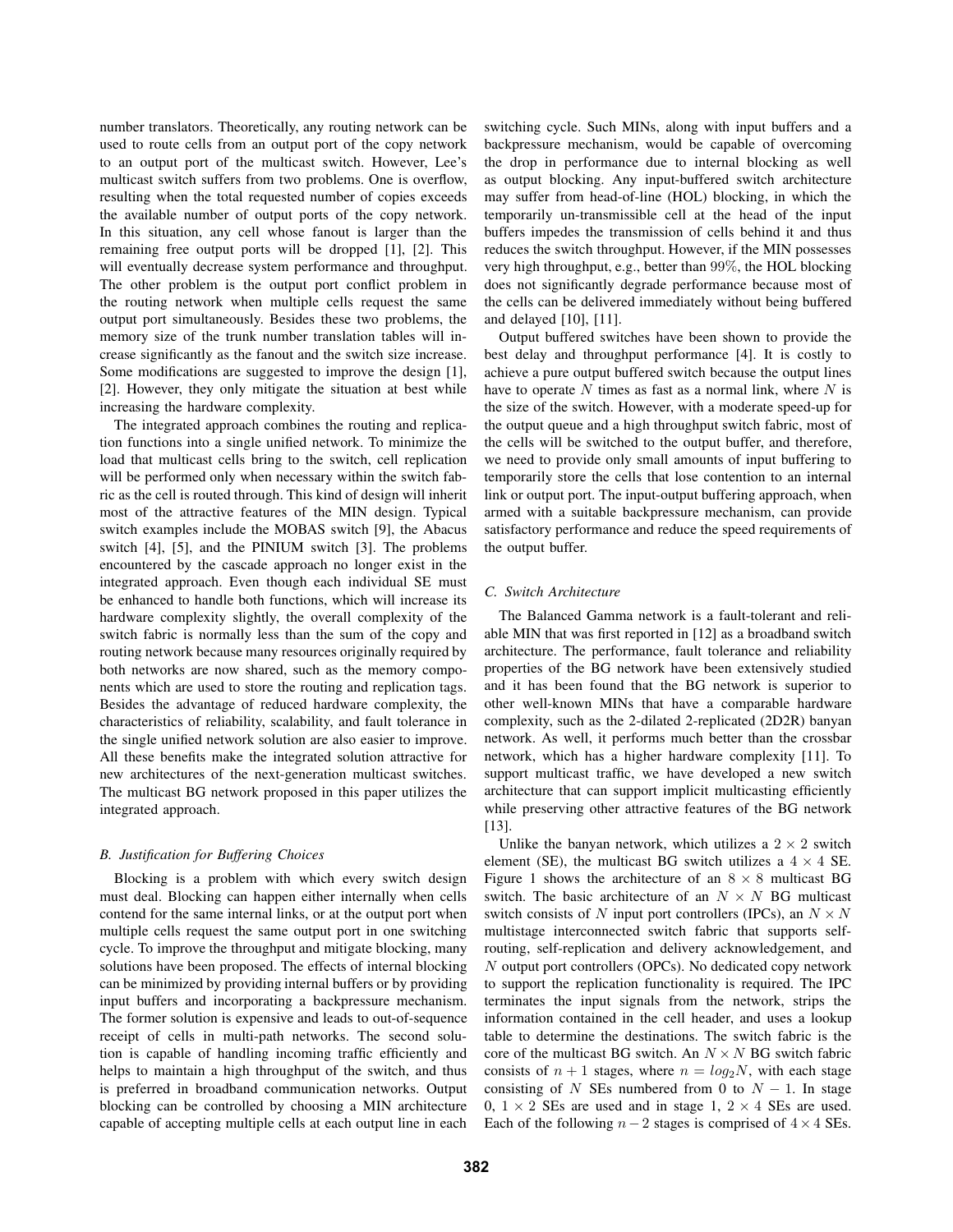

Fig. 1. The architecture of an  $8 \times 8$  multicast BG switch

The last stage is the output buffer stage, which can accept up to 4 cells per output port in one switching cycle. Network bandwidth is expanded through the first two stages and then remains the same for all subsequent stages. Through internal bandwidth expansion, the multicast BG switch can achieve better performance while keeping the hardware complexity reasonable. The OPC includes regulator and scheduler; it updates each arrived cell with a new cell header and sends onto the output link. Detailed discussion on the justification for the architecture choices of the multicast BG switch can be found in [13], [14].

# *D. Self-Routing and Self-Replication Algorithm*

A three-phase switching operation is performed inside the multicast BG switch [15], [16]. First is the reservation phase during which the tag of the HOL cell is routed through the SF. Tag information is used internally by the switch fabric for the connection setup and is generated and attached to each cell by the IPC. Multicast cell replication is performed implicitly by the SEs along with the routing operation only when necessary. Next comes the acknowledgement phase, during which cell delivery information is reported to the IPC by use of backpressure mechanism. Based on that information, the IPC decides whether the HOL cell should be transmitted or kept in the input buffer for the next cycle, or possibly both in the case of a multicast cell. In the third phase, the payload is transmitted via the established path just as in a circuit switch. Because of the memoryless design of the SF, a cell will either reach the desired output port(s) or be kept in the input buffer. Cell sequence can be easily maintained. Cell loss occurs only when the input buffer is full and a new cell arrives.

In the multicast BG switch, there are three types of SEs: the  $1 \times 2$  and  $2 \times 4$  SEs are used for the first two expanding stages while the  $4 \times 4$  SEs are used for all subsequent stages. Functionally, the first two types of SEs can be treated as a special (simpler) case of the  $4 \times 4$  SE. Therefore, in the following discussion, the more general  $4 \times 4$  SE is used, which is shown in Figure 2. The four output links are numbered 0 to 3 from top to bottom. Among the four links, link 0 and link 2 are called upper and lower regular links, respectively, while link 1 and link 3 are called upper and lower alternate links, respectively. Both the regular link and its alternate link have the same capability of reaching the same destination.



Fig. 2. Self-routing and cell replication in the  $4 \times 4$  SE.

| Bit 1 | Bit 0 | <b>Routing Action</b> | <b>Replication Action</b> |
|-------|-------|-----------------------|---------------------------|
|       |       | Idle (no action)      | Idle (no action)          |
|       |       | Lower link            | No replication            |
|       |       | Upper link            | No replication            |
|       |       | <b>Both links</b>     | Replication               |

TABLE I ROUTING AND REPLICATION ACTIONS BASED ON TAG PAIR INFORMATION.

Upon switching, the regular links are always used first. The alternate link is used only when the regular link has already been assigned to a connection.

In the multicast environment, tag design becomes more challenging because not only the routing information should be carried but also the cell replication information, and the tag length should be minimized to minimize the delay in the reservation phase. In the BG switch, for each SE to make the right routing and replication decision, a 2-bit tag is used by each SE for each input link. Four different actions can be taken by the SE and these are summarized in Table I.

Priority switching is a feature considered in the multicast BG switch, with up to 8 priority levels currently supported. The SE will make its decision in two steps. Firstly, the SE decides the processing order of incoming cells based on the priority level associated with each cell. Secondly, incoming cells are switched following the order determined in the first step. Cells with higher priority are always processed first until all incoming cells are processed or all the sources are used up. In the latter case, the remaining low priority cells will be blocked. An example is provided in Figure 2 in which cells are coming in from the top three input links. By sorting on the priority tag, the process order is  $c \rightarrow b \rightarrow a$ . Following the routing and replication table, cell  $c$  is a unicast cell which requests an upper output link, it is switched to output 0 and similarly cell  $b$  is switched to output 2. For cell  $a$ , the tag bit pair '11' indicates that replication is required. The available outputs are checked and cell a is replicated and sent to both upper and lower alternative output links, links 1 and 3, respectively.

VLSI design of the multicast BG switch fabric has been conducted using the  $0.18 \mu m$  CMOS technology. Detailed information and results about the VLSI design and implementation of the BG switch can be found in [13], [14]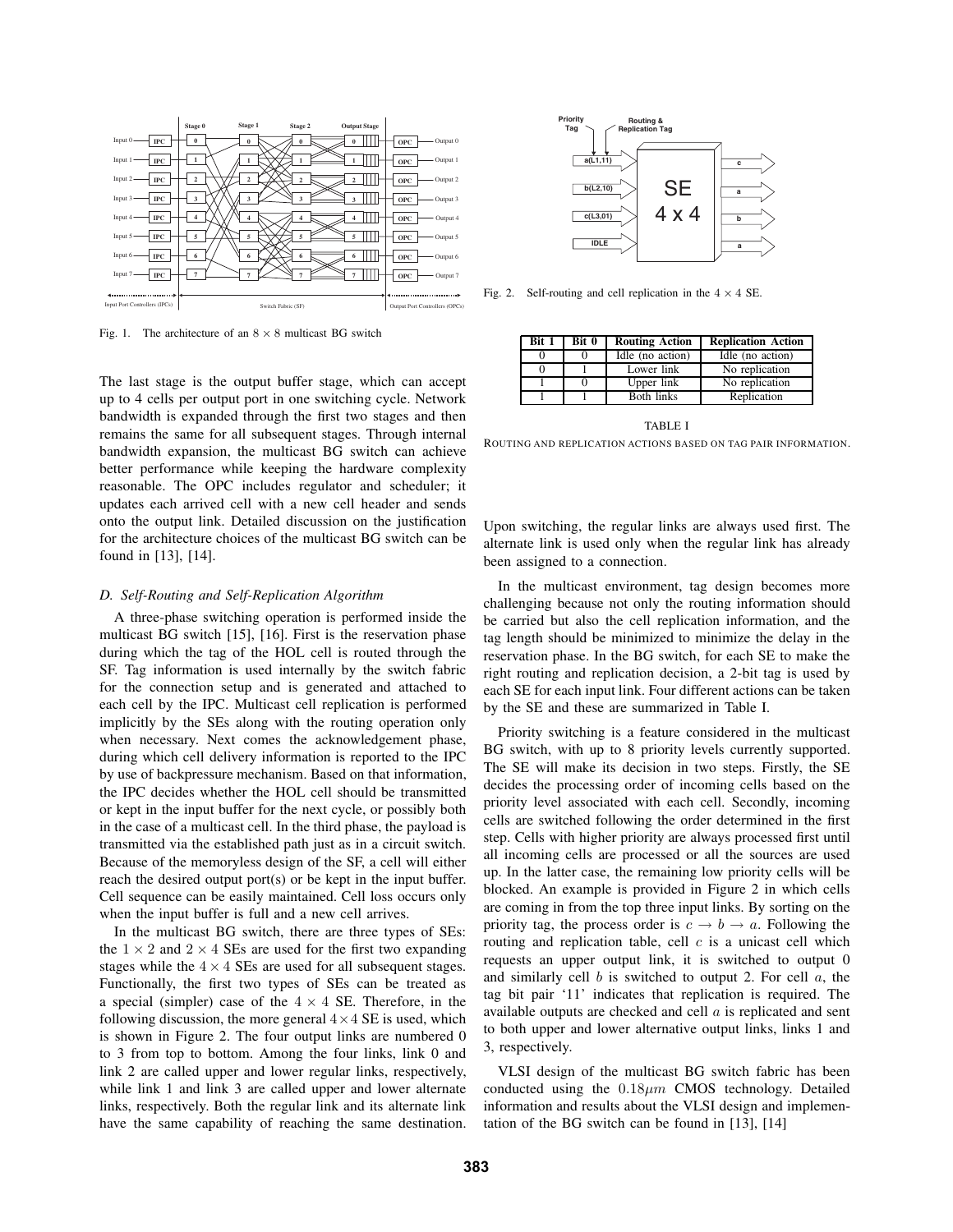# III. MULTICAST TRAFFIC MODEL

An important part of any performance analysis is an accurate traffic model which will be used to generate traffic for both simulation and analytical purposes. The multicast traffic model can be described by three random processes: the arrival process, the fanout process, and the destination selection process. The arrival process specifies the correlation among the successive cells. The fanout process determines the number of destinations associated with a cell when it is generated. The destination selection process describes how cell destination will be selected. In this paper, cell destinations are considered to be uniformly distributed.

# *A. Arrival Process*

Two types of patterns are considered for the arrival process: random and bursty. For random traffic, the cell arrival is randomly selected based on the link load and is independent of cell arrival during the previous switching cycle. For bursty traffic, the ON-OFF model is used [3], [17], [18]. The ON-OFF model is the least complex and the most widely used model to simulate bursty sources. It can describe most of the existing sources with a reasonable accuracy [19]. The source generates cells in a bursty manner: one active period (ON period) followed by an idle period (OFF period). During the ON period, the traffic source continues sending cells in every switching cycle to the same destination. The durations of ON and OFF periods are independently evaluated from two geometric distributions with the period length  $L$  in cells derived from

$$
L = 1 + \left\lceil \frac{\ln(1 - R)}{\ln(1 - p)} - 1 \right\rceil,
$$
 (1)

where  $R$ ,  $0 \leq R < 1$ , is the random number generated, and  $p, 0 < p < 1$ , is the reciprocal of the average period length in cells. The cells arriving at each input line in a burst have the same fanout number and are destined to the same output ports.

#### *B. Fanout Distribution*

The fanout process describes the fanout distribution of a multicast cell, i.e., the distribution of the number of copies of an incoming cell. A multicast cell with a fanout of one is a unicast cell. The traffic model provides a mix of unicast and multicast traffic with the level determined by the fanout distribution. The truncated geometric distribution is used to model the fanout distribution of the multicast cells [3], [18]. Given a switch size  $N$ , parameter  $q$  can be calculated numerically for any given mean fanout  $\overline{F}$  following the equation

$$
\overline{F} = \sum_{i=1}^{N} i \times \frac{(1-q) \times q^{i-1}}{1-q^N} = \frac{1}{1-q} - \frac{N \times q^N}{1-q^N}.
$$
 (2)

With parameter q, the probability of having a fanout value  $f$ , denoted by  $P_{tg}(f)$ , can be calculated by using

$$
P_{tg}(f) = \begin{cases} \frac{(1-q)\times q^{f-1}}{1-q^N} & \text{for } 1 \le f \le N\\ 0 & \text{otherwise.} \end{cases}
$$
 (3)

Under uniform destination selection, all output ports are equally likely to be requested, therefore, the input and output load of the switch can be represented by the load of each of the input and output links, denoted by  $\rho_{in}$  and  $\rho_{out}$ . Given an ideal strict-sense non-blocking switch fabric, for unicast traffic, ρ*out* is given by

$$
\rho_{out} = \rho_{in}.\tag{4}
$$

However, for multicast traffic, when cell replication occurs inside the switch fabric, the load at the input port is different from that at the output port. The offered load  $\rho_{out}$  can be associated with  $\rho_{in}$  via the mean traffic fanout  $\overline{F}$  by using

$$
\rho_{out} = \overline{F} \times \rho_{in}.
$$
 (5)

From basic queuing theory, we know that a queue will become unstable when the data arrival rate is greater than the departure rate. For each output queue, the departure rate is assumed to be one cell per switching cycle. To avoid overflow, the offered load ρ*out* should normally be kept below one. Even though the average load is kept below one, due to the statistical nature of the traffic, it is possible that the load momentarily exceeds one. To accommodate different fanout situations and carry out reasonable comparison in multicast traffic, the offered load to the switch is defined at the switch output. The load is converted to the input load via the mean fanout  $\overline{F}$ . As long as the load used does not cause the output queue to overflow, it is guaranteed that there is no overflow problem at the BG switch input. Unless otherwise stated, the traffic load reported in the paper refers to the offered output load.

## IV. PERFORMANCE ANALYSIS

Due to congestion and bottleneck nodes in the network, traffic in high-speed networks tends to be bursty. Bursty traffic is a traffic type in which the switch inputs receive sudden bursts of packets destined to one output. In this section, multicast bursty traffic and simulation results are used for the following discussion. All performance measures are obtained through a simulation period of switching  $10<sup>9</sup>$  cells across the switch fabric. The loss performance and delay performance are studied in this paper. Other performance measures, such as maximum/average input/output buffer requirements, can be found in [14]. Performance results are compared to those of an ideal multicast switch and other two published high performance switches. The results from an ideal switch represent the best performance that a switch fabric can achieve. However, it would be too costly to build such a switch in terms of hardware complexity, especially when the switch size becomes very large.

#### *A. Performance Comparison with Ideal Multicast Switch*

Because the ideal multicast switch can transfer all incoming cells to their requested outputs during the same switching cycle, zero cell loss will always be achieved as long as adequate output buffering is provided. Therefore, the loss performance study focus only on the BG switch.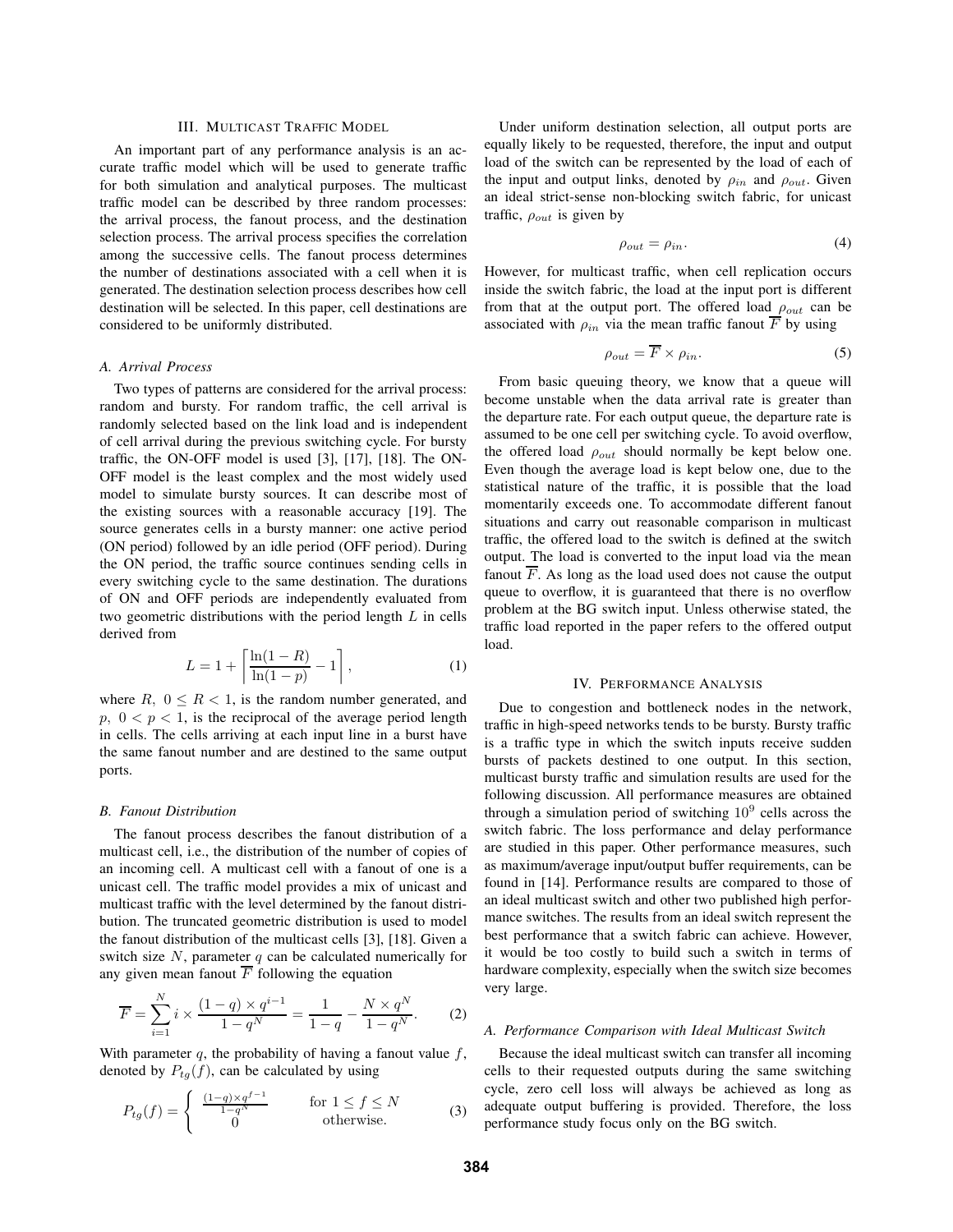

Fig. 3. Loss performance for  $128 \times 128$  BG switch under different mean fanout for 90% multicast bursty traffic

*1) Loss Performance:* Because of the backpressure algorithm, a blocked cell is buffered in the input queue for further switching. Cell loss occurs only when the input queue is full and a new cell arrived. In that case, all copies implicitly contained in the new cell will be dropped. In the analysis, adequate output buffering resource is assumed so that any cell that manages to reach any output queue will be accepted. Cell loss probability is measured over the size of the input queue. Therefore, the only reason for the HOL cell to be kept in the input queue is the internal blocking of the switch fabric.

This is no doubt that better loss performance can be achieved under a lighter load. In this paper, we focus on the main characteristics of the multicast bursty traffic: fanout and burstiness. Figure 3 plots the cell loss probability for an  $128 \times 128$  BG switch under 90% bursty traffic with a mean fanout of 2, 4, and 8. Although the difference is minor, we observe that under the same offered load, the larger mean fanout, the better loss performance. For example, with 30-cell input queue, the multicast BG switch achieves a cell loss ratio of <sup>6</sup>.<sup>36</sup> *<sup>×</sup>* <sup>10</sup>*−*<sup>7</sup>, <sup>4</sup>.<sup>13</sup> *<sup>×</sup>* <sup>10</sup>*−*<sup>7</sup>, and <sup>3</sup>.<sup>06</sup> *<sup>×</sup>* <sup>10</sup>*−*<sup>7</sup> for the mean fanout of 2, 4, and 8, respectively. This is because traffic load is defined at the switch output and is converted to input load via the mean fanout, as shown in Equation 5. With the same offered load, traffic with larger mean fanout will have a lower input load. Because cell replication is performed inside the SF, the load on the interconnection links increases gradually as cells approach the output port. Before reaching the output buffer stage, the average traffic load on the link with larger fanout is always less than that from traffic with a smaller fanout.

Figure 4 plots the cell loss ratio for the  $128 \times 128$  BG switch under 90% multicast bursty traffic with the average burst length of 5, 10, and 15. Random traffic, which can be viewed as a special case of bursty traffic where the burstiness is constant one, is plotted in the same figure for comparison. A mean fanout of 2 is used. It is clear that as the level of traffic correlation increases, internal blocking inside the switch fabric becomes larger. As a result, the demand of resource at the input queue increases in order to keep the same level of performance. For example, only 6 cell spaces for each input queue are required to achieve a better than 10*−*<sup>8</sup>



Fig. 4. Loss Performance under Multicast Bursty Traffic for 128 *×* 128 BG switch

| Switch           | Traffic | <b>Delay of Multicast BG Switch</b> |        |               | <b>Ideal Switch</b> |
|------------------|---------|-------------------------------------|--------|---------------|---------------------|
| <b>Size</b>      | Load    | Total                               | Input  | <b>Output</b> | <b>Total Delay</b>  |
| $16 \times 16$   | 0.9     | 45.0546                             | 0.2246 | 44.7828       | 44.7995             |
| $32 \times 32$   | 0.9     | 47.3710                             | 0.3569 | 46.9396       | 47.1070             |
| $64 \times 64$   | 0.9     | 48.7309                             | 0.5015 | 48.1258       | 48.4956             |
| $128 \times 128$ | 0.9     | 49.5026                             | 0.6429 | 48.7291       | 48.8855             |
| $256 \times 256$ | 0.9     | 49.5963                             | 0.7844 | 48.6546       | 49.0639             |

| <b>TABLE II</b>                                           |
|-----------------------------------------------------------|
| AVERAGE DELAY BREAKDOWN UNDER 90% MULTICAST BURST TRAFFIC |
| WITH MEAN FANOUT 2 AND AVERAGE BURST LENGTH 5             |

loss performance in random traffic. This number increases to 45 and over 95 when the burst length becomes 5 and 10, respectively. As the burst length gets greater than 15, more than 100 cell space must be equipped in order to keep the same cell loss ratio.

*2) Delay Performance:* Because of the bufferless switch fabric design, cells are delayed either at the input queue or at the output queue. The delay associated with the overhead transfer during the reservation phase, which is a constant value and applies to every cell, is not included. At the input queue, only the master cell is stored. Multiple destination requests are contained in the cell header. When reaching the output queue, each copy becomes an independent cell. Therefore, in delay performance analysis, the input queueing delay is measured in terms of the master cell while the output queueing delay and total delay are calculated based on an individual copy. In the delay performance analysis, enough input and output buffering are assumed so as to provide zero cell loss.

Table II lists the delay performance breakdown for various switch sizes under 90% multicast bursty traffic with a mean fanout of 2 and an average burst length of 5. Total delay for the ideal switch is also provided in the table for comparison. Because the ideal switch fabric can switch any incoming cell to the requested output ports in the same switching cycle, its input queueing delay is zero. Because signal propagation delay inside the switch fabric is neglected, the output queueing delay for the ideal switch is in fact its total delay.

From the table, it is clear that the output queueing delay is the dominant part for the BG switch, and its total delay is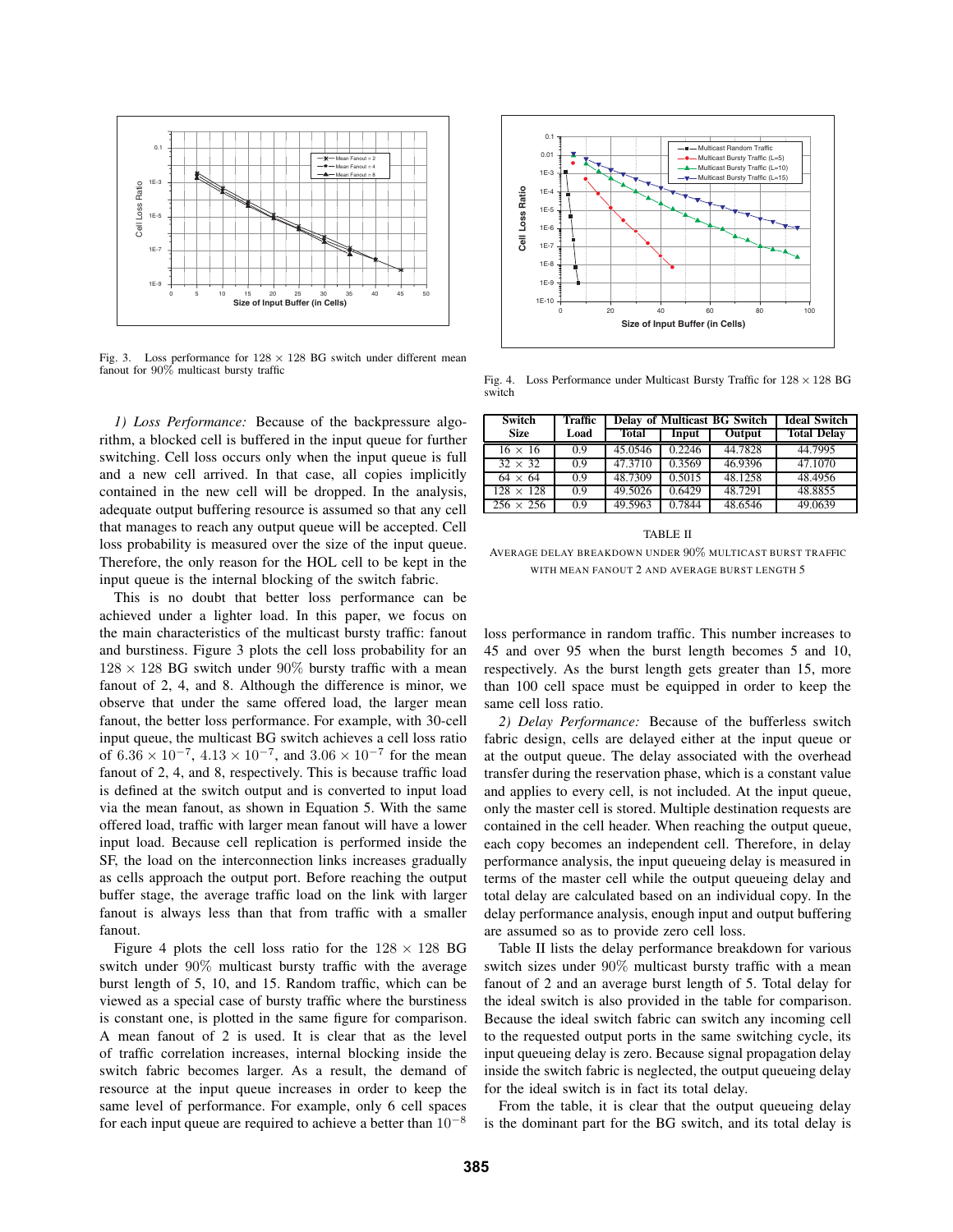| <b>Burst</b> | Mean           | <b>Delay of Multicast BG Switch</b> |        |               | <b>Ideal Switch</b> |
|--------------|----------------|-------------------------------------|--------|---------------|---------------------|
| Length       | <b>Fanout</b>  | Total                               | Input  | <b>Output</b> | <b>Total Delay</b>  |
|              | $\overline{c}$ | 49.5026                             | 0.6428 | 48.7291       | 48.8855             |
| 5            | 4              | 49.3910                             | 0.7787 | 48.3376       | 48.7632             |
|              |                | 49.3592                             | 0.9459 | 48.0373       | 48.3810             |
|              | 2              | 94.1450                             | 1.2324 | 92.5919       | 93.0086             |
| 10           | 4              | 94.3925                             | 1.5435 | 92.1378       | 93.9522             |
|              |                | 94.6992                             | 1.9188 | 91.7577       | 93.6238             |
|              | 2              | 139.1580                            | 1.8302 | 136.8090      | 137.3470            |
| 15           | 4              | 139.3400                            | 2.3427 | 135.8240      | 136.8180            |
|              | 8              | 138.8480                            | 2.9285 | 134.1840      | 137.2500            |

TABLE III AVERAGE DELAY PERFORMANCE BREAKDOWN FOR 128 *×* 128 BG AND IDEAL MULTICAST SWITCH UNDER 90% MULTICAST BURST TRAFFIC

always only slightly larger than that of the ideal switch. It is not difficult to explain this observation. The high throughput of the multicast BG SF ensures that many of the cells are transferred to the output queue within one switching cycle, thus resulting in the same delay as that in the ideal switch. Only the very few cells that are left behind due to internal blocking contribute to the input queueing delay and make the overall cell delay slightly larger than in the ideal case.

It is also observed that as the switch size grows, the increase of total cell delay for the BG switch becomes slightly larger than that of the ideal switch. This is because as the switch size grows, more stages are added, the chance of cells being blocked inside the SF increases. As a result, the total cell delay increases as the switch size grows and the difference between the BG switch and the ideal switch becomes larger.

In Table III, the delay breakdown is presented for the 128 *×* 128 BG switch under 90% traffic load and various fanout and burstiness conditions. It is obvious that the change in burtiness affects the delay performance significantly while the impact of fanout is trivial. The burstiness increase means the correlation between successive cells increases because all cells belonging to the same burst go to the same destinations. Even though in the long run, destination selection is uniformly distributed, on a cycle by cycle basis, the possibility of having more cells come to the same output increases with longer bursts. Having more than two arrivals to the same output causes output queue buildup. As a result, each cell will experience longer output queueing delay. At the same time, traffic correlation will increase the chance of internal blocking because more cells are competing for the links toward the same output port, which in turn causes more blocked cells to be retained at the input queue, and thus increases the input queueing delay. Even though the internal blocking becomes worse as the traffic burstiness increases, the switching capability of the multicast BG switch ensures that most of the cells manage to reach their destinations. Therefore, although the input queueing delay increases along with the traffic burst length, it is always a small fraction of the output queueing delay. In general, average cell delay in the BG switch is very close to that of the ideal switch.

With larger mean fanout, each cell will contain more copies. It will take longer for all copies contained in the cell header to be delivered, which in turn will make cell delay in the

input queue longer. But larger mean fanout also means less traffic load at the switch input which helps to reduce internal blocking, especially in the early stages. Therefore, as traffic mean fanout grows, the input queueing delay increases only slightly.

#### *B. Performance Comparison with Other Switches*

In this section, the delay and loss performance of the multicast BG switch are compared with two high-performance switches published in the literature, the Abacus switch [4], [5] and the PINIUM switch [3]. Multicast cell replication is handled implicitly by both switches. The Abacus switch is an input-output buffered switch, which is very similar to BG switch, while the PINIUM switch is a purely output-buffered switch.

*1) PINIUM Switch:* The basic architecture of the PINIUM switch consists of a distribution section and a concentration section. The distribution section provides the routing and multicasting functions and is made up of a stack of multicast radix $r$  trees. The concentration section uses the knockout principle and is made up of a row of  $N$ -to- $L$  priority concentrating sorters.

The knockout parameter  $L$ , used in the multicast switch to describe the concentrators, decides how many cells are accepted by the output buffer in each output line in a given cycle. When  $L = 4$ , this situation is somewhat similar to the four-cell acceptance at each output line of the BG switch. Clearly, if a larger value was used, better performance would be obtained, but the hardware complexity of the output buffers would also increase correspondingly, and the buffer speed becomes a constraint. As the PINIUM switch does not have any input buffers, much larger values of  $L$  are required. It has been found that L should be above 8 so that cell loss rates of better than  $1 \times 10^{-6}$  can be obtained, and a figure of 16 is recommended. As the BG switch employs input buffers, the output buffers can be much simpler than those in the PINIUM switch.

Due to the above, as well as to other architectural differences between the PINIUM switch and the BG switch, comparing their performances is not straightforward [15]. For example, a  $64 \times 64$  PINIUM switch with  $L = 16$  gives a cell loss probability of better than <sup>1</sup> *<sup>×</sup>* <sup>10</sup>*−*<sup>6</sup> under 85% uniform random traffic when 37 output buffers are provided. When all other variables remain the same, providing 50 or more output buffers virtually eliminates cell loss. The 64*×*64 BG network under 85% uniform random traffic requires 39 output buffers as well as 5 input buffers to ensure that there is virtually no cell loss. These figures indicate that the two switches have similar performance under random traffic with similar buffer sizes. However, the BG switch is less complex. A knockout factor of 16 in the PINIUM switch would require output buffers that operate at sixteen times the speed of the link. Given that a  $64 \times 64$  PINIUM switch and the 155.52 Mbps OC-3 link are used, the required minimum memory speed is 2.48 Gbps. As switch sizes become larger and link speeds grow higher, it is not practical to build the output queue for such a switch using the current memory storage technologies.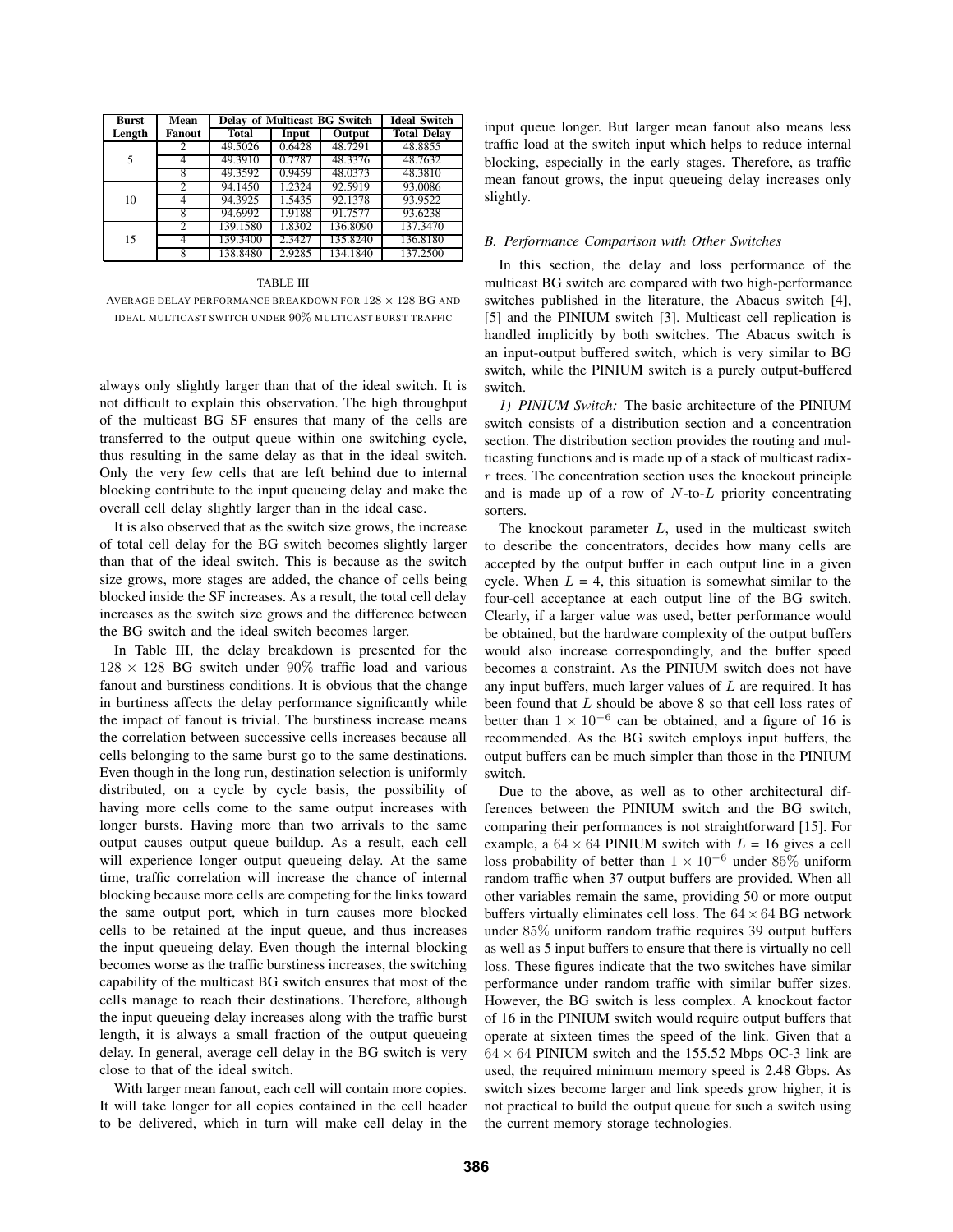

Fig. 5. Average input and output queueing delay of the multicast BG switch (to compare with Abacus switch)

*2) Abacus Switch:* The Abacus [4], [5] switch is modified from the purely output-buffered MOBAS switch [9]. Input buffers are equipped to temporarily store cells that have lost contention inside the multicast grouping network (MGN). A total of K feedback lines are added. Each feedback line is actually a broadcast bus, which is used to report blocking messages to all IPCs. Multicast translation tables (MTTs) are used between the MGN and small switch modules (SSMs) to generate the routing and replication tag that will be used for switching inside SSMs for cells that managed to depart from the MGN. The results for the Abacus switch, which will be compared with the BG switch, can be found from page 204 to 205 of [5].

In the Abacus switch, cell replication is achieved by broadcasting incoming cells to all routing modules of the multicast grouping network. The group expansion ratio  $L$  and the group size M can be engineered to meet the performance requirement. In Figure 5, the average input and output queueing delay is plotted for 256*×*256 BG switch under both unicast uniform random traffic and bursty traffic with an average burst length of 15. It has been observed that the input queueing delay is almost negligible when compared to output queueing delay for both switches. Both switches perform much better under random traffic than bursty traffic. The Abacus switch performs only slightly better than the BG switch. For example, under 70% bursty traffic, the output queueing delay for Abacus switch is around 35 switching cycles while that for the BG switch is around 36. Under 80% bursty traffic, the output queueing delays are 58 and 62 respectively for the two switches.

In Figure 6, the input queueing delay for unicast, multicast, random, and bursty traffic conditions for the BG switch are plotted. The trends are consistent for both switches. Under the same offered load, both switches perform better under multicast traffic than unicast traffic. Again, the Abacus switch performs slightly better than the BG switch. For example, under 80% unicast and multicast bursty traffic, the average input buffer delays are around 0.6 and 0.5 switching cycles for the Abacus switch, while those numbers become 1.7 and 1.4 for the BG switch.

In Figure 7, input buffer overflow probability in terms of input buffer size is measured under 90% unicast bursty traffic



Fig. 6. Average input buffer delay vs. traffic load of the multicast BG switch (to compare with Abacus switch)

with an average burst length of 1, 10, and 15, respectively. Although the amount of input buffering resource required by the BG switch is always only a small fraction of the output buffering, it is higher than that for Abacus switch. This implies that the internal blocking for the BG switch is slightly higher than that for the Abacus switch, especially when highly bursty traffic is used.

Through the above comparison and discussion, it seems that the BG switch is inferior to the Abacus switch in performance. However, it has been noticed that there is a big difference in hardware to construct the two switches. For the  $256 \times 256$ Abacus switch, group size  $M = 16$  and expansion ratio  $L = 1.25$  is used. That means there are a total of 16 RMs, MTTs, and SMMs used to construct the switch. Each RM is a 256 : 20 knockout switch and each SMM is a 20 : 16 knockout switch. The hardware complexity is estimated in terms of the number of crosspoints for a switch. Then the complexity for the Abacus switch is  $16 \times 256 \times 20 + 16 \times 20 \times 16 = 87,040$ , which is even higher than the crossbar switch  $(256 \times 256)$ 65, 536). The complexity for an 256*×*256 BG switch is given by  $1 \times 256 \times 1 \times 2 + 1 \times 256 \times 2 \times 4 + 6 \times 256 \times 4 \times 4 =$ 27, 136. Therefore, the complexity for the BG switch is less than one third of the complexity of the Abacus switch. This number does not include the complexity associated with the translation tables and the feedback buses, which are required by the Abacus switch but not for the BG switch. As the switch size grows larger or when the Abacus switch needs to be reconfigured to achieve higher performance, the hardware complexity will become even higher.

It appears that the higher performance of the Abacus switch is actually due to its very high hardware complexity inside the fabric. In addition, high-speed memory and complicated control are also required by the Abacus switch because the output buffer is shared by all the channels within the same group. If the same  $256 \times 256$  switch is used as the example, then a group size  $M = 16$  means that the output buffer has to run at least 16 times the link speed. There is no doubt that the control function has to be fast enough to coordinate and achieve full sharing among the buffers. As higher link speed and larger group size are adopted, the buffer control unit will soon reach its bottleneck. Even though such sharing